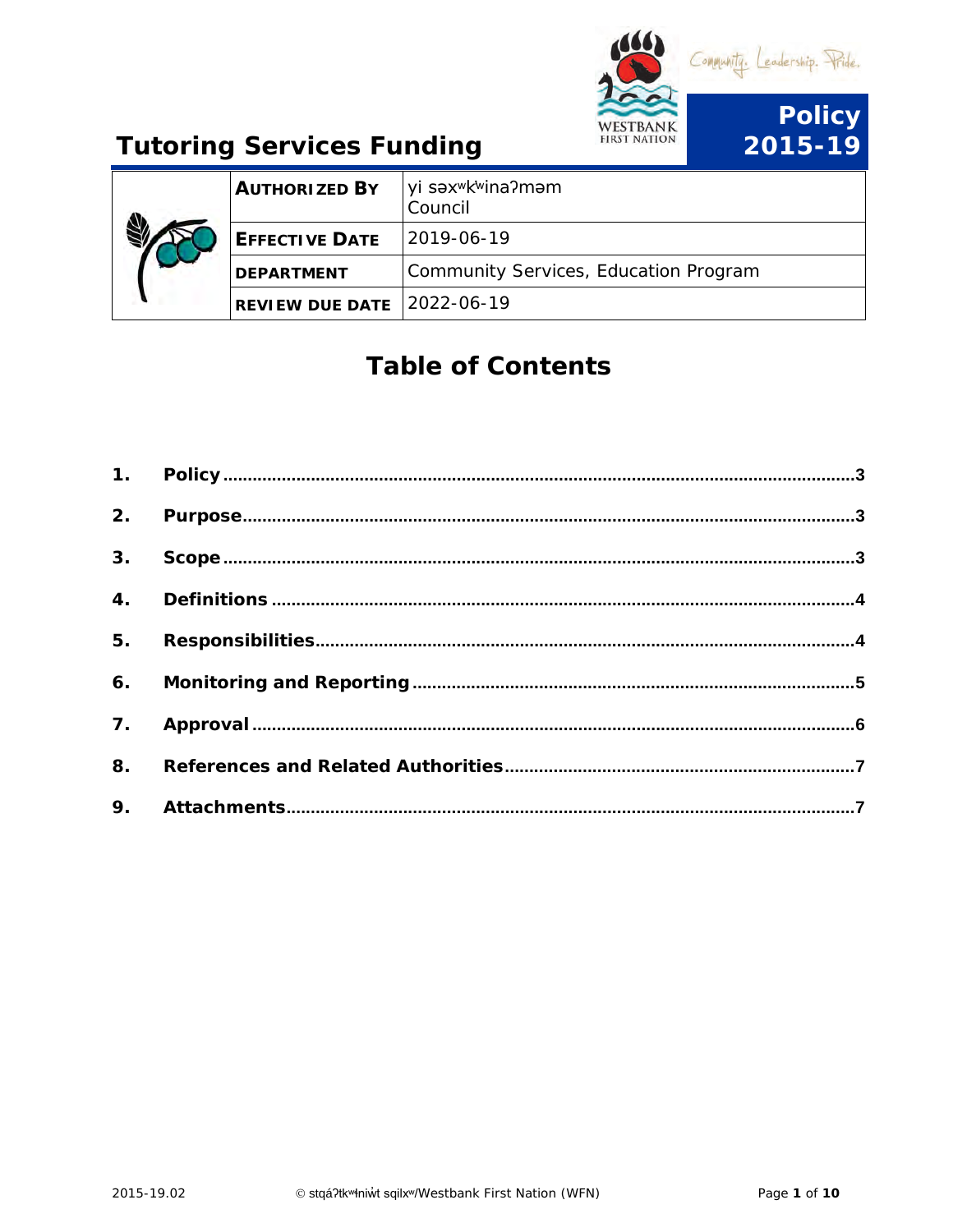

|                 |                 | <b>Revision History</b>                                                                                                                    |    |
|-----------------|-----------------|--------------------------------------------------------------------------------------------------------------------------------------------|----|
| <b>Entry ID</b> | 598002          | <b>Total Number of Pages</b>                                                                                                               | 10 |
| Date            | <b>Revision</b> | <b>Changes</b>                                                                                                                             |    |
| 2019-01-06      |                 | 2015-19.01 School Aged Students 110815 policy transferred to new policy<br>format.                                                         |    |
| 2019-06-19      |                 | 2015-19.02 Approved by Council Resolution #190617-11 on June 17, 2019<br>and signed by the Acting Director of Operations on June 19, 2019. |    |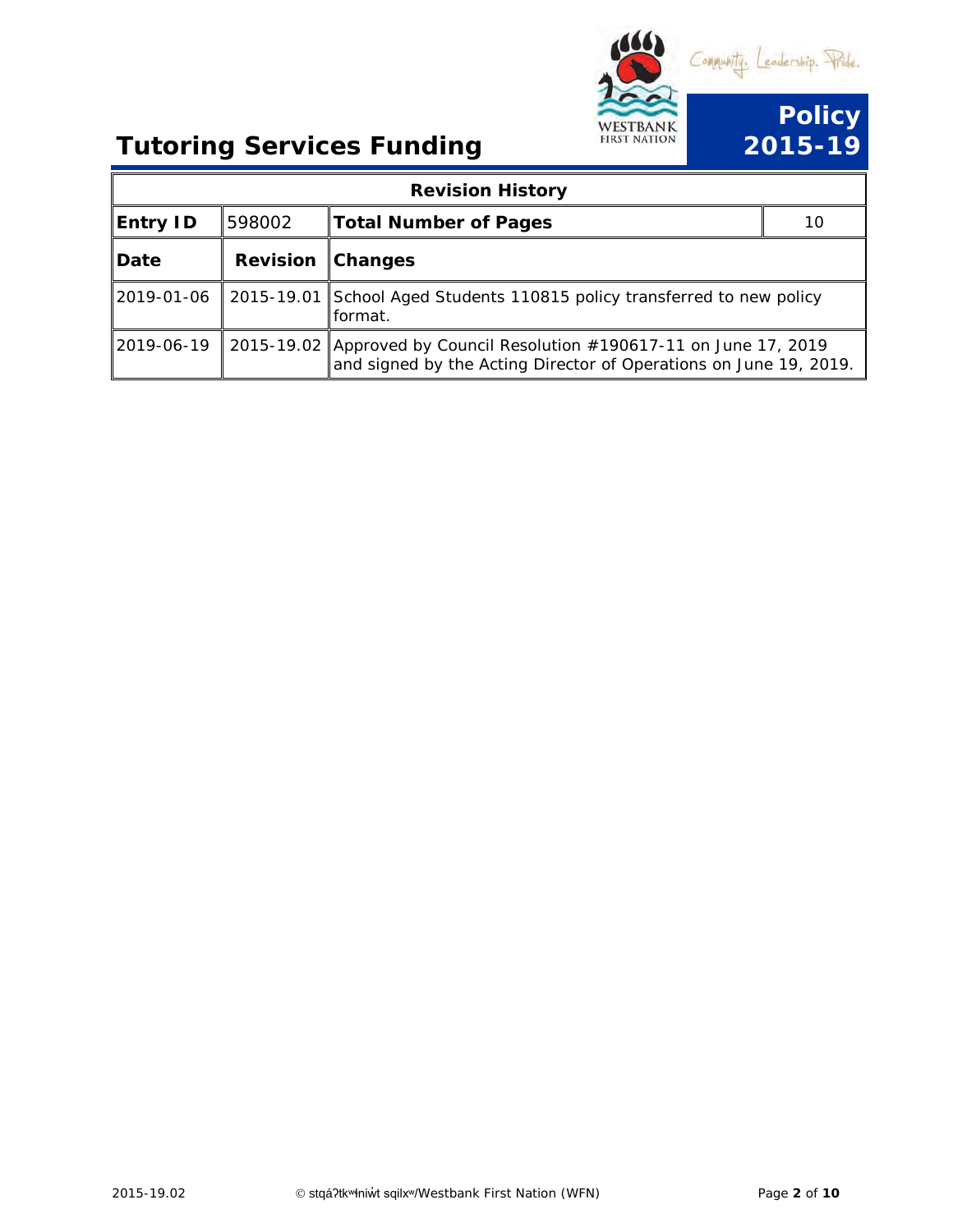

## <span id="page-2-0"></span>**1. Policy**

It is of fundamental importance that stqá?tk<sup>w</sup>4niw<sup>\*</sup>t sqilx<sup>w</sup>/Westbank First Nation

(WFN) Members achieve the best educational opportunities and outcomes. WFN is committed to ensuring that WFN Members (Members) have access to a suite of services that support the achievement of those outcomes including, but not limited to, financial support for tutoring.

### <span id="page-2-1"></span>**2. Purpose**

The purpose of this policy is to outline the financial assistance available, and the eligibility criteria and funding limits, for tutoring services.

### <span id="page-2-2"></span>**3. Scope**

This policy applies to yi sax<sup>w</sup>k<sup>w</sup>ina?mam/Council, Members, and Workers responsible for administering this policy. This policy is a review, update, and revision to, and supersedes, the Tutoring Support for School Aged Students Policy approved by Council Resolution #110815-16 on August 15, 2011 and signed by the Director of Operations on November 4, 2011.

- **a)** WFN's tutoring support services are intended to provide assistance to;
	- **i.** Fulfill the learning outcomes of the provincial or state body that oversees public education,
	- **ii.** Prepare for provincial or state exams; and
	- iii. Maintain the academic requirements to enter a post-secondary education program.
- **b)** WFN's tutoring support services are not intended to replace a parent's or Guardian's responsibility to;
	- **i.** Help their child(ren) develop good student work habits; and
	- **ii.** Work with their child(ren) to establish regular study and homework routines that enable their child(ren) to review lessons and notes, finish class assignments, prepare for future lessons, and study for tests and exams.

#### **c) Eligibility**

- **i.** To be eligible for funding for tutoring services, students must be;
	- **1)** Members; and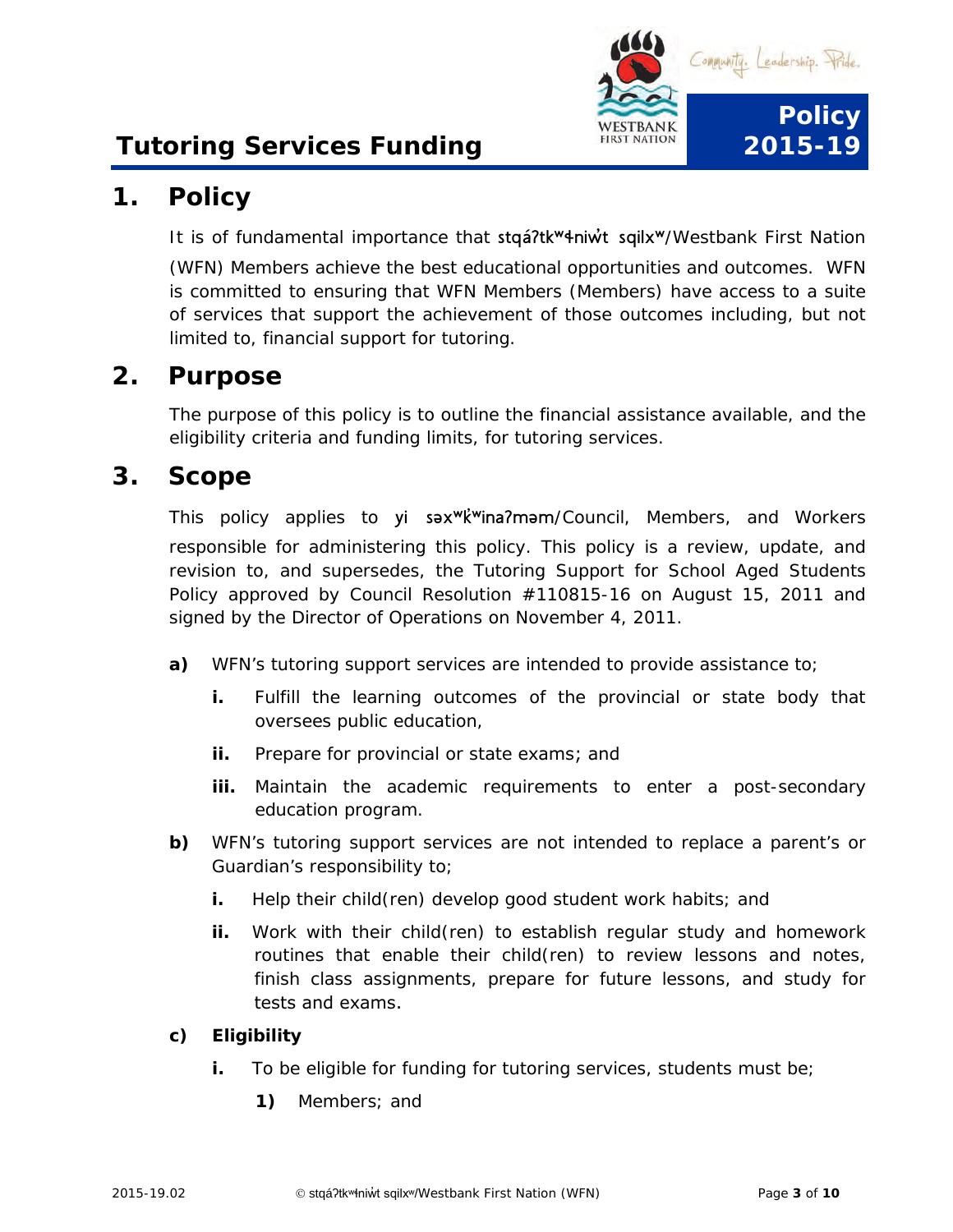

- **2)** Enrolled at a public, private, or independent elementary, middle, or secondary school.
- **ii.** Students, or their parent(s) or Guardian(s), requesting funding for tutoring services must submit a completed Application for Tutoring Services Funding (Appendix A) to Education & Social Development.
- **iii.** Students placed on a wait list will be notified when space and funding are available.
- **iv.** Students who miss three (3) consecutive tutoring sessions without notifying the tutoring agency or tutor will be ineligible for funding for further tutoring services.

#### **d) Funding Limits**

- **i.** WFN will fund tutoring services to a maximum of;
	- **1)** Two (2) hours per week; and
	- **2)** The hourly rate noted on the Application for Tutoring Services Funding (Appendix A).
- **ii.** The funds paid under Section 3.d)i. of this policy will be paid in Canadian funds only.
- **iii.** Tutoring costs in excess of the limits established under Section 3.d)i. and ii. of this policy are the responsibility of the student, or their parent(s) or Guardian(s).

### <span id="page-3-0"></span>**4. Definitions**

**"Guardian"** has the same meaning as that within the Family Law Act [SBC 2011] c.25 as amended.

**"Worker"** means any employee, volunteer, contractor, client, or other visitor who performs tasks on behalf of WFN at any WFN workplace.

### <span id="page-3-1"></span>**5. Responsibilities**

- **a)** Council is responsible for establishing an annual budget and setting aside funds in order to ensure the commitment to this policy, on a best efforts basis, as part of the annual WFN budgeting process.
- **b)** The Education & Social Development Manager, or designate, is responsible for;
	- **i.** Receiving, reviewing, and making decisions on Applications for Tutoring Services Funding (Appendix A), in accordance with the provisions of this policy,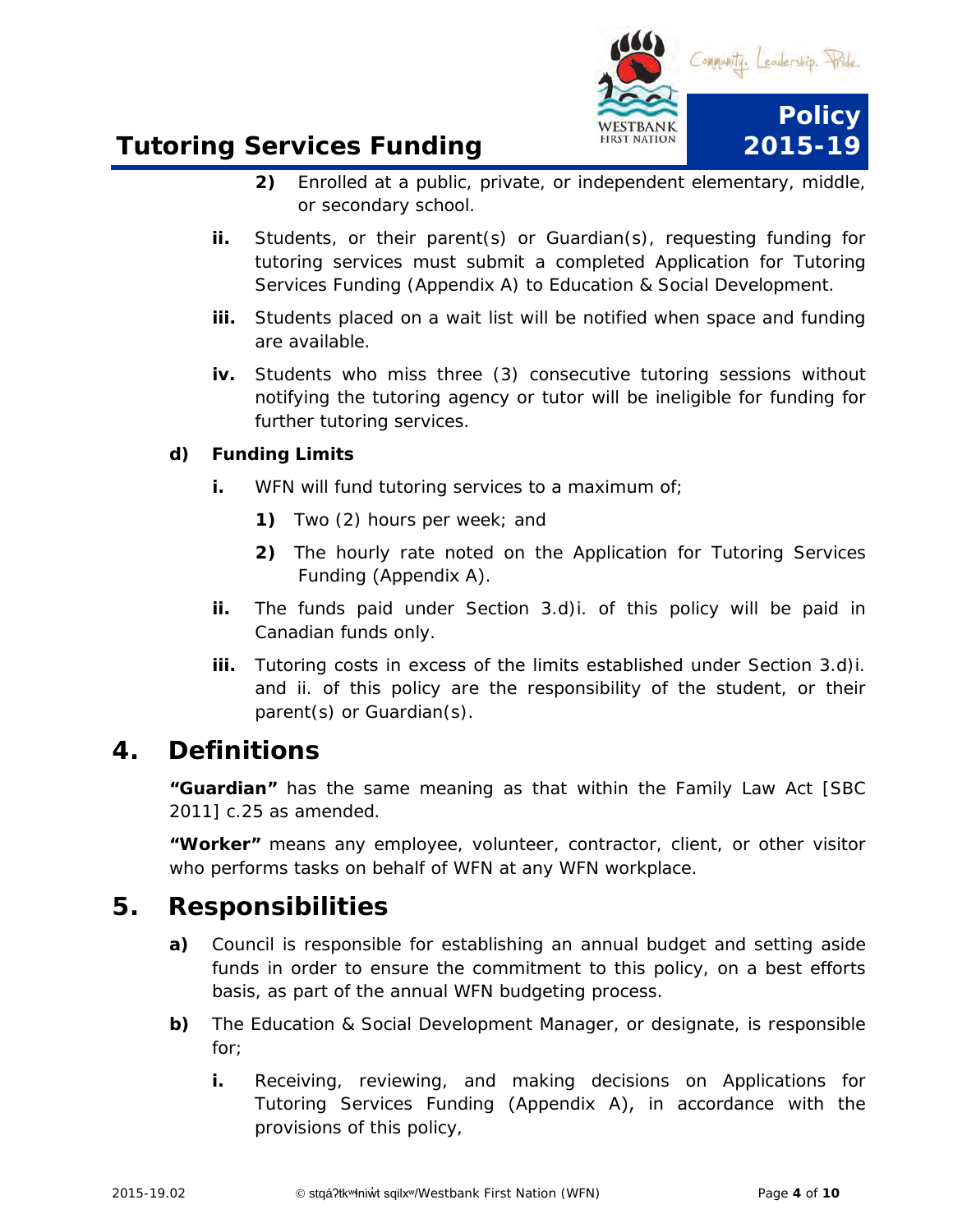

- **ii.** Notifying the applicant if any item on their Application for Tutoring Services Funding (Appendix A) is approved, wait-listed, or declined,
- **iii.** Receiving, and forwarding to Financial Services for payment, invoices from agencies providing tutoring services under this policy; and
- **iv.** Completing and submitting the Tutoring Services Funding Annual Report (Appendix B) as required under Section 6. of this policy.
- **c)** Financial Services is responsible for processing the payment requested under Section 5.b)iii. of this policy.
- **d)** Parents or Guardians and students are responsible for;
	- **i.** Submitting an Application for Tutoring Services Funding (Appendix A) in accordance with Section 3.c)ii. of this policy,
	- **ii.** Ensuring that the student regularly attends their tutoring appointments; and
	- **iii.** Reporting any changes to their eligibility status to Education & Social Development.

## <span id="page-4-0"></span>**6. Monitoring and Reporting**

<span id="page-4-1"></span>The Education & Social Development Manager or designate must provide Council with a Tutoring Services Funding Annual Report (Appendix B) no later than August 31 of each year.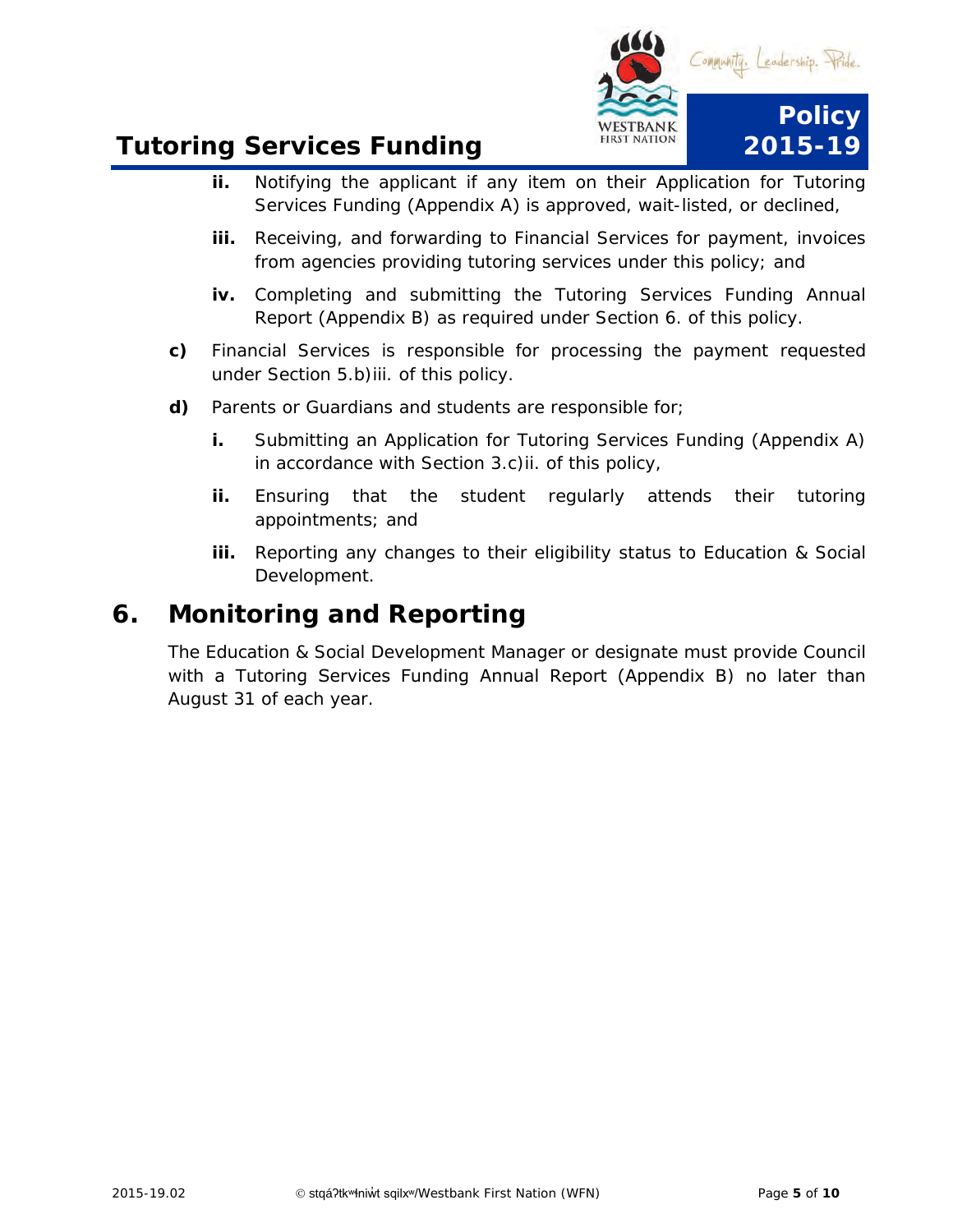

# **7. Approval**

This policy was approved by yi sax<sup>wk'w</sup>ina?mam/Council via Resolution of Council #190617-11 on the 17<sup>th</sup> day of June, 2019 and signed by the Acting Director of Operations on the 19th day of June, 2019.

<span id="page-5-0"></span>Kevin Kingston, sax Kwylm ki ysaysat/Acting Director of Operations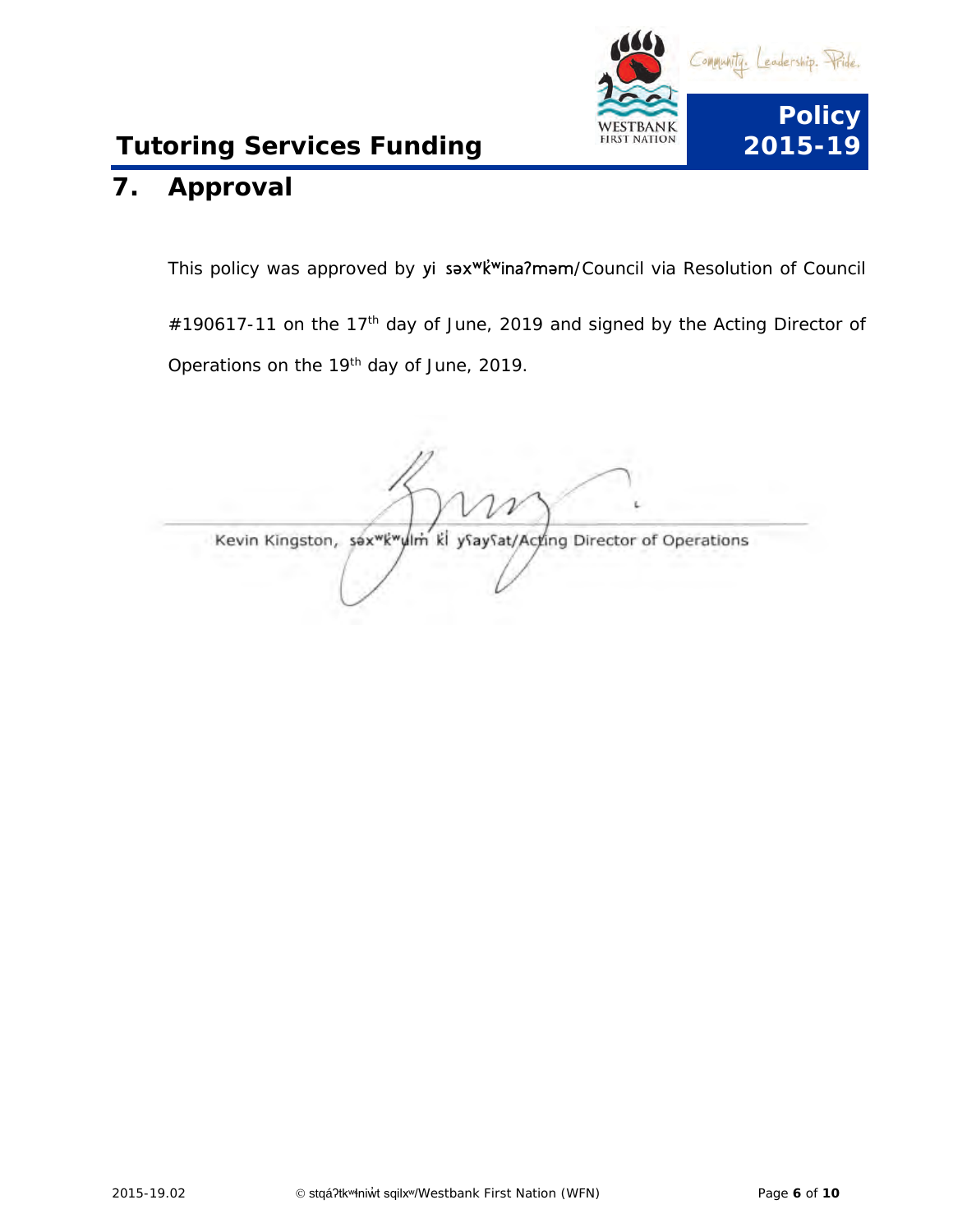

## **8. References and Related Authorities**

[Westbank First Nation Self-Government Agreement](https://www.aadnc-aandc.gc.ca/eng/1100100031766/1100100031768) [Westbank First Nation Constitution](https://www.wfn.ca/docs/wfn-constitution.pdf) WFN [Government Strategic Plan](http://www.wfn.ca/black-bear/strategy.htm) [Family Law Act \[SBC 2011\] c.25](http://www.bclaws.ca/civix/document/id/complete/statreg/11025_01) [Nominal Roll Questions and Answers](http://www.fnesc.ca/Attachments/Education%20Coordinator/Workshops%20&%20Info.%20Sheets/VANCOUVR_NR_Q_AND_A.pdf) 

#### **WFN Governance**

*Policy 2019-XX Education Program*

### <span id="page-6-0"></span>**9. Attachments**

**Appendix A** - Application for Tutoring Services Funding **Appendix B** - Tutoring Services Funding Annual Report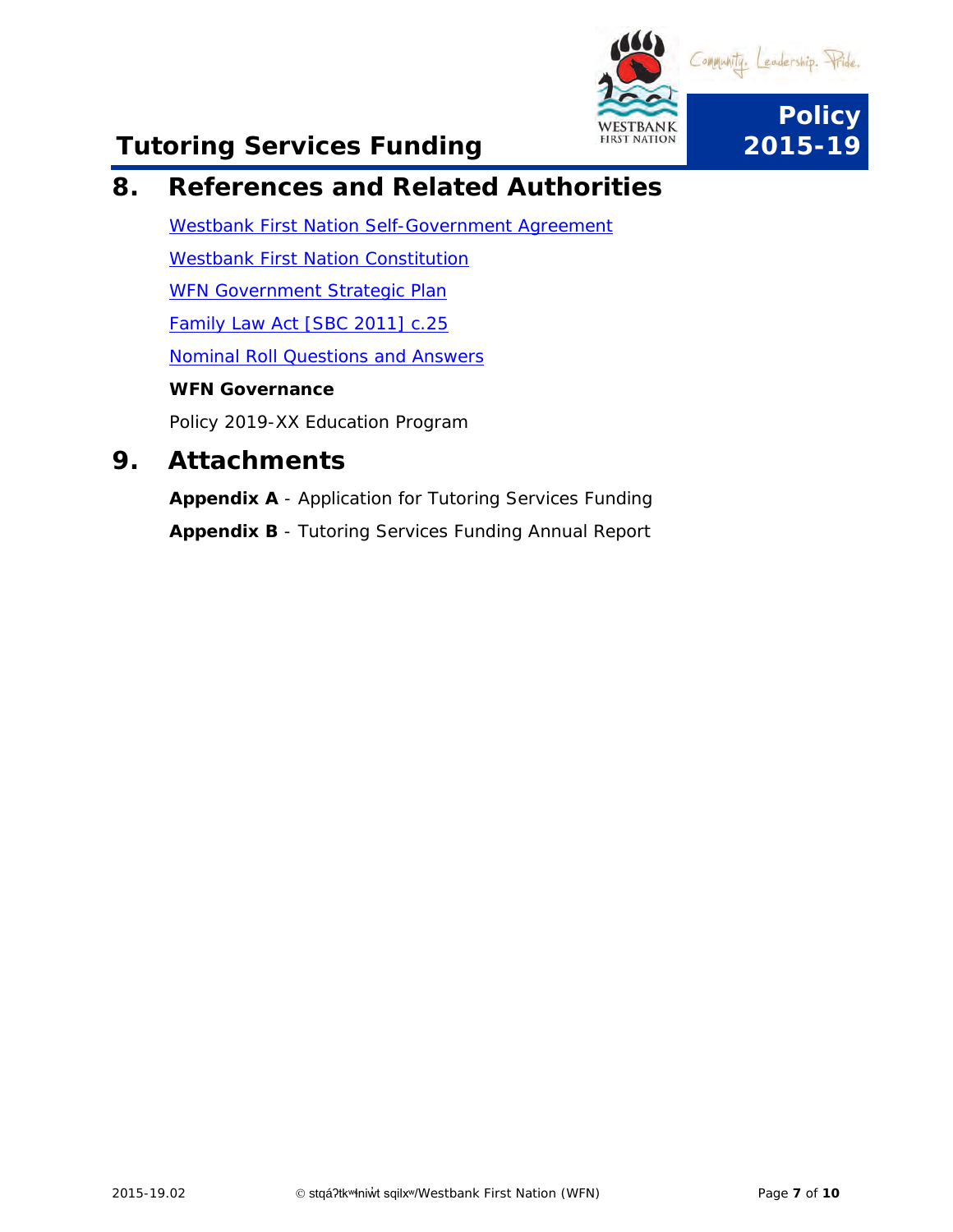

**Appendix A** - Application for Tutoring Services Funding (page 1)

| NESTBANK                                                                                                                    | Phone: 250-768-0227  Fac: 250-768-0528<br>To be completed for students requesting Tutoring Services<br>in accordance with Policy 2015-19 Tutoring Services Funding |                                                                                                                                                                                                                                                                                                              |
|-----------------------------------------------------------------------------------------------------------------------------|--------------------------------------------------------------------------------------------------------------------------------------------------------------------|--------------------------------------------------------------------------------------------------------------------------------------------------------------------------------------------------------------------------------------------------------------------------------------------------------------|
| STUDENT AND SCHOOL INFORMATION                                                                                              | <b>Protected when submitted</b>                                                                                                                                    |                                                                                                                                                                                                                                                                                                              |
| Name of Student                                                                                                             |                                                                                                                                                                    |                                                                                                                                                                                                                                                                                                              |
| Date of Birth                                                                                                               | Grade                                                                                                                                                              | <b>Status Number</b>                                                                                                                                                                                                                                                                                         |
| Name of Parent/Guardian                                                                                                     |                                                                                                                                                                    |                                                                                                                                                                                                                                                                                                              |
|                                                                                                                             |                                                                                                                                                                    |                                                                                                                                                                                                                                                                                                              |
| Mailing Address                                                                                                             |                                                                                                                                                                    | Province/State and Postal/ZIP Code                                                                                                                                                                                                                                                                           |
| City                                                                                                                        |                                                                                                                                                                    | Fmail                                                                                                                                                                                                                                                                                                        |
| School where the student is enrolled                                                                                        |                                                                                                                                                                    | School Year                                                                                                                                                                                                                                                                                                  |
| <b>TUTORING INFORMATION</b>                                                                                                 |                                                                                                                                                                    |                                                                                                                                                                                                                                                                                                              |
| Canadian funds only.                                                                                                        |                                                                                                                                                                    | Westbank First Nation pays a maximum of \$40 per hour for tutoring, to a maximum of 2 hours, in                                                                                                                                                                                                              |
|                                                                                                                             |                                                                                                                                                                    | Type of support or assessment your child has received (Please check all that apply):                                                                                                                                                                                                                         |
| <b>Q</b> Independent education plan<br>I Independent behaviour plan<br>Certified education assistant<br>Psych-ed assessment |                                                                                                                                                                    | Learning assistant<br>After school homework club<br>Other (Please specify):                                                                                                                                                                                                                                  |
| Name of Tutor/Tutoring Service                                                                                              |                                                                                                                                                                    |                                                                                                                                                                                                                                                                                                              |
| Mailing Address                                                                                                             |                                                                                                                                                                    | Province/State and Postal/ZIP Code                                                                                                                                                                                                                                                                           |
| City                                                                                                                        | Country                                                                                                                                                            | Email                                                                                                                                                                                                                                                                                                        |
|                                                                                                                             | Duration of Tutoring Support (please check all that apply):                                                                                                        |                                                                                                                                                                                                                                                                                                              |
|                                                                                                                             | □ Full school year □ Fall semester □ Winter semester                                                                                                               | <b>Q</b> Final exam preparation                                                                                                                                                                                                                                                                              |
| <b>PARENT/GUARDIAN CONSENT</b>                                                                                              |                                                                                                                                                                    |                                                                                                                                                                                                                                                                                                              |
|                                                                                                                             |                                                                                                                                                                    | By signing below, I agree that my child will attend, and not be late for, the scheduled tutoring<br>sessions that are agreed upon with the tutoring agency. I understand that it is my responsibility to<br>advise the tutoring agency of any schedule changes. I also recognize that if I do not fulfil the |
|                                                                                                                             | requirements set out by Westbank First Nation, financial support for tutoring will be suspended,                                                                   |                                                                                                                                                                                                                                                                                                              |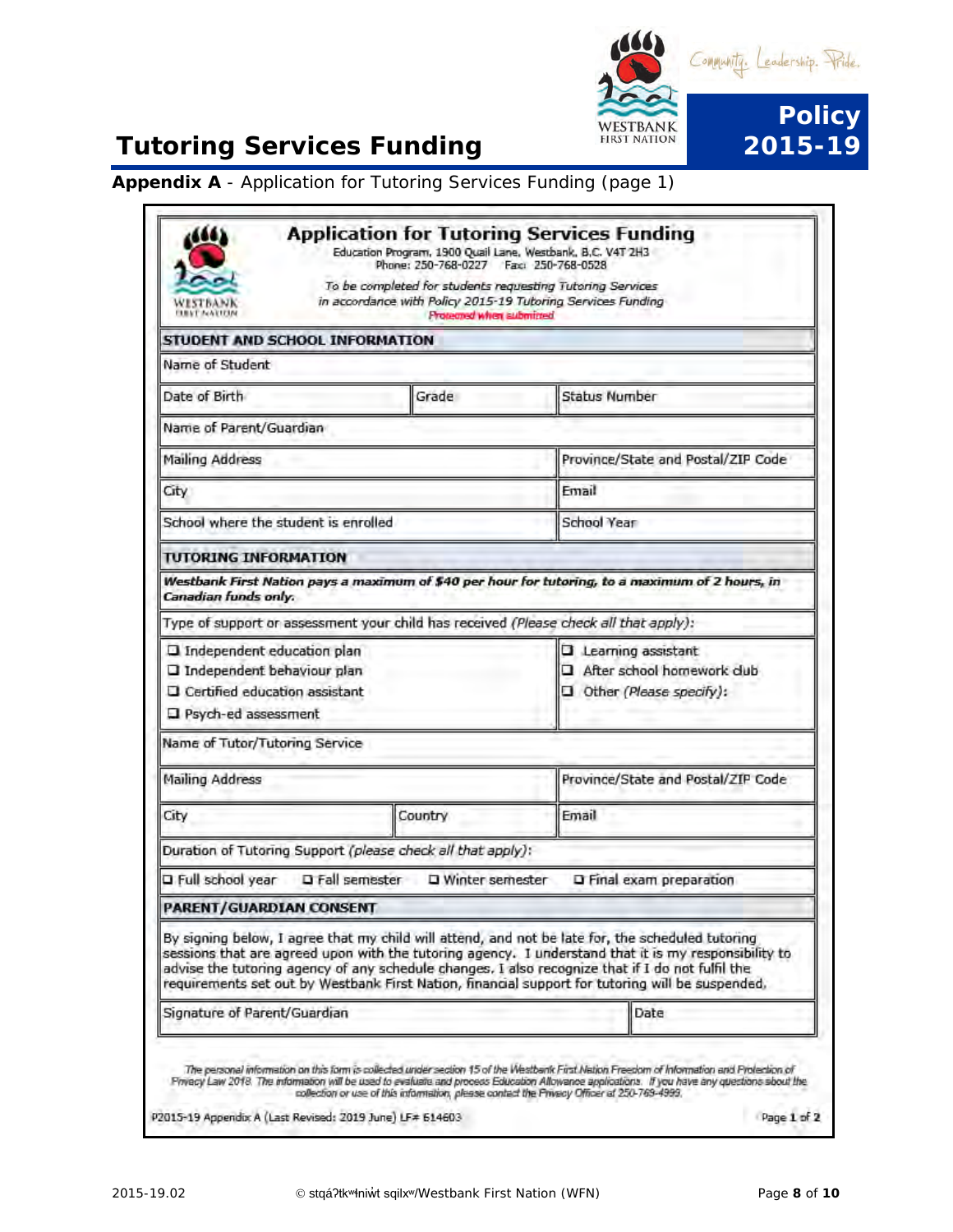

#### **Appendix A** - Application for Tutoring Services Funding (page 2)

| <b>Office Use Only</b>                                                                                                                                                                                                                     |                                              |                                                                       |
|--------------------------------------------------------------------------------------------------------------------------------------------------------------------------------------------------------------------------------------------|----------------------------------------------|-----------------------------------------------------------------------|
| Date Received by Education & Social Development:                                                                                                                                                                                           |                                              |                                                                       |
| □ Approved<br>□ Not approved                                                                                                                                                                                                               |                                              | □ Wait listed (If not approved or wait listed, please explain below.) |
|                                                                                                                                                                                                                                            |                                              |                                                                       |
|                                                                                                                                                                                                                                            |                                              |                                                                       |
| Name of Education & Social Development Representative                                                                                                                                                                                      |                                              | Position                                                              |
| Signature of Education & Social Development Representative                                                                                                                                                                                 |                                              | Date                                                                  |
| <b>Tutoring Agency Office</b>                                                                                                                                                                                                              |                                              |                                                                       |
| □ Missed three (3) consecutive sessions<br>□ Structure of Intellect Support (SOI) request<br>□ SOI testing request                                                                                                                         | □ Career Analysis<br>Other (Please specify): |                                                                       |
|                                                                                                                                                                                                                                            |                                              |                                                                       |
| Name of Tutoring Agency Representative (please print)                                                                                                                                                                                      |                                              | Position                                                              |
| Signature of Tutoring Agency Representative                                                                                                                                                                                                |                                              | Date                                                                  |
| The personal information on this form is collected under section 15 of the Westbank First Nation Freedom of Information and Protection of                                                                                                  |                                              |                                                                       |
| Privacy Law 2018. The information will be used to evaluate and process Education Allowance applications. If you have any questions about the<br>collection or use of this information, please contact the Privacy Officer at 250-769-4999. |                                              |                                                                       |
| P2015-19 Appendix A (Last Revised: 2019 June) LF# 614603                                                                                                                                                                                   |                                              | Page 2 of 2                                                           |